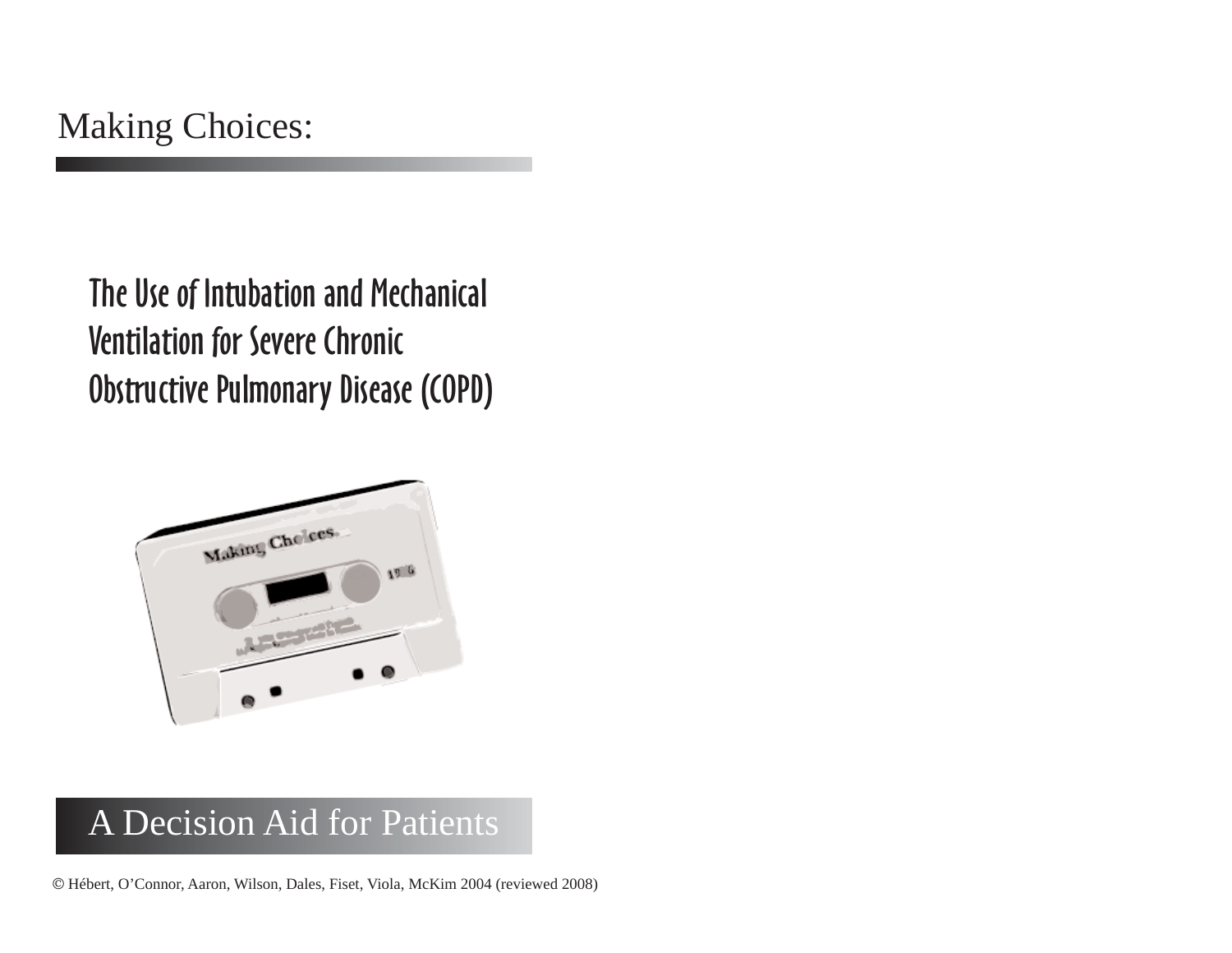### This decision aid was developed by:

#### **Paul Hébert**

#### **MD, FRCPC, MHSc**

Associate Professor of Medicine and Epidemiology, University of Ottawa

#### **Annette O'Connor,**

#### **RN, PhD**

Professor, School of Nursing and Faculty Medicine, University of Ottawa, Senior Investigator, Ottawa Health Research Institute

#### **Shawn Aaron, MD, FRCP, Msc**

Assistant Professor of Medicine, University of Ottawa

#### **Keith Wilson,**

**PhD, C. Psych** Psychologist Institute for Rehabilitation Research and **Development** The Rehabilitation Center, Ottawa

#### **Robert Dales, MD, FRCPC, Msc** Professor and Chief, Respiratory Division, University of Ottawa

#### **Valerie Fiset, RN, MScN**

Clinical Nurse Specialist University of Ottawa, Institute of Palliative Care

#### **Raymond Viola, MD, CCFP, MSc**

Assistant Professor, Division of Palliative Medicine, University of Ottawa

#### **Douglas McKim**

Assistant Professor of Medicine University of Ottawa, The Rehabilitation Centre, Ottawa

## Welcome!

This workbook and cassette tape will provide you with the information you need to have a meaningful discussion with your physician about treatment choices if in the future your lungs can no longer breathe on their own.

## Instructions:

- 1. Set aside 30 45 minutes.
- 2. Have a pencil ready to use.
- 3. Place the cassette in a tape recorder.
- 4. Press the play button.
- 5. Stay on the page until you are asked to turn to the next page.

### Please Note:

Research studies that support statements made in the workbook are referenced by number in the text. A complete list of these studies appears at the back of this workbook.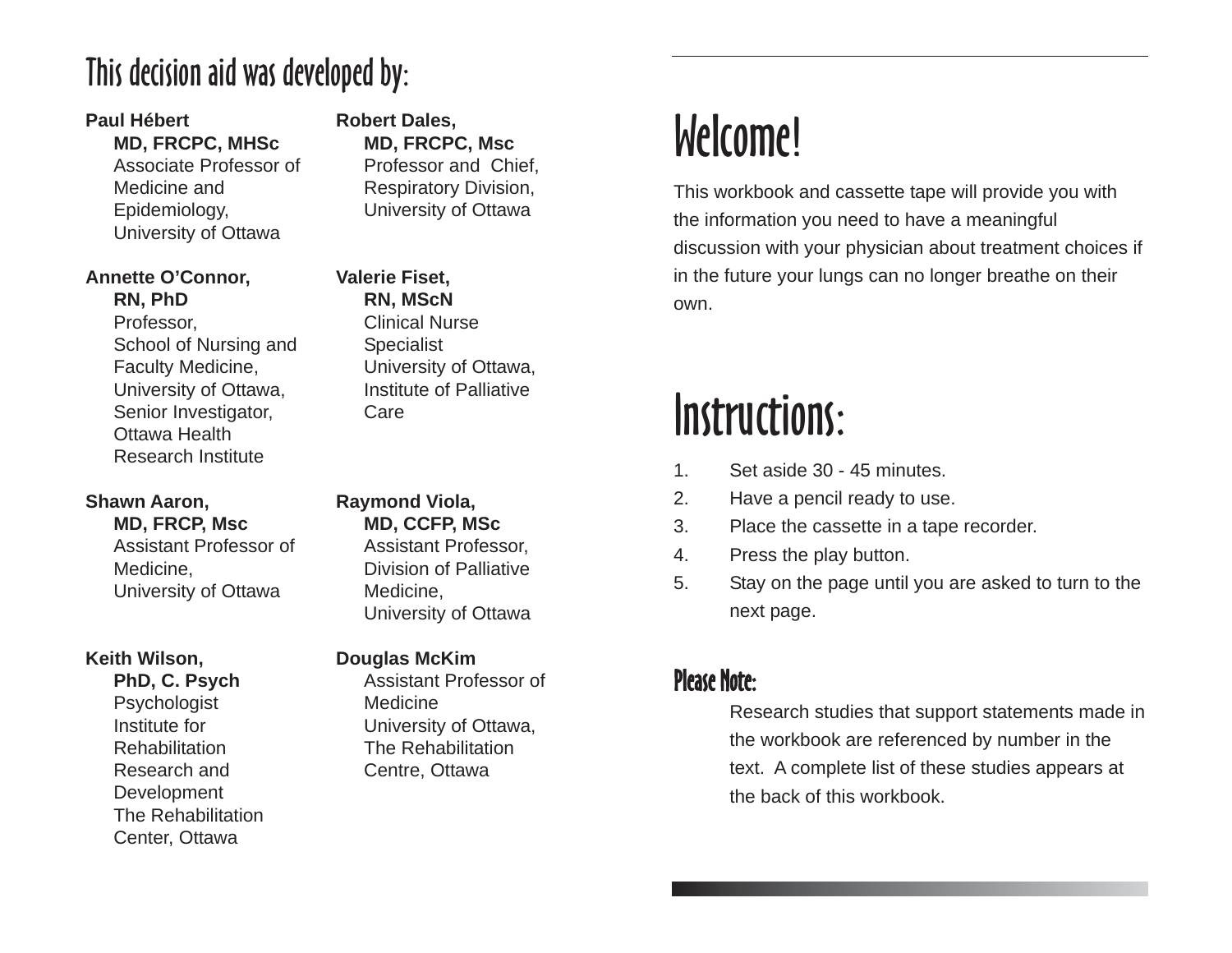## This Workbook is for you if:

- You have severe, long-standing lung disease, referred to as Chronic Obstructive Pulmonary Disease or COPD.
- You want to consider the options available to you if your lungs can no longer breathe on their own.
- You want to make your preferences known to your doctor and family members.

## You will learn about:



Chronic Obstructive Pulmonary Disease (COPD) The effects and management of COPD.



Treatment choices if you can no longer breathe on your own.



The pros and cons of these treatment choices.



How to weigh the pros and cons of the choices for you personally.



Common, severe, lung disease.

**Narrowed air passages** T Difficult for air to move in and out of the lungs T

Feel short of breath.

#### I**ncreased mucus production in the lungs** T

Causes increased phlegm and cough.

• COPD is not curable and may worsen over time.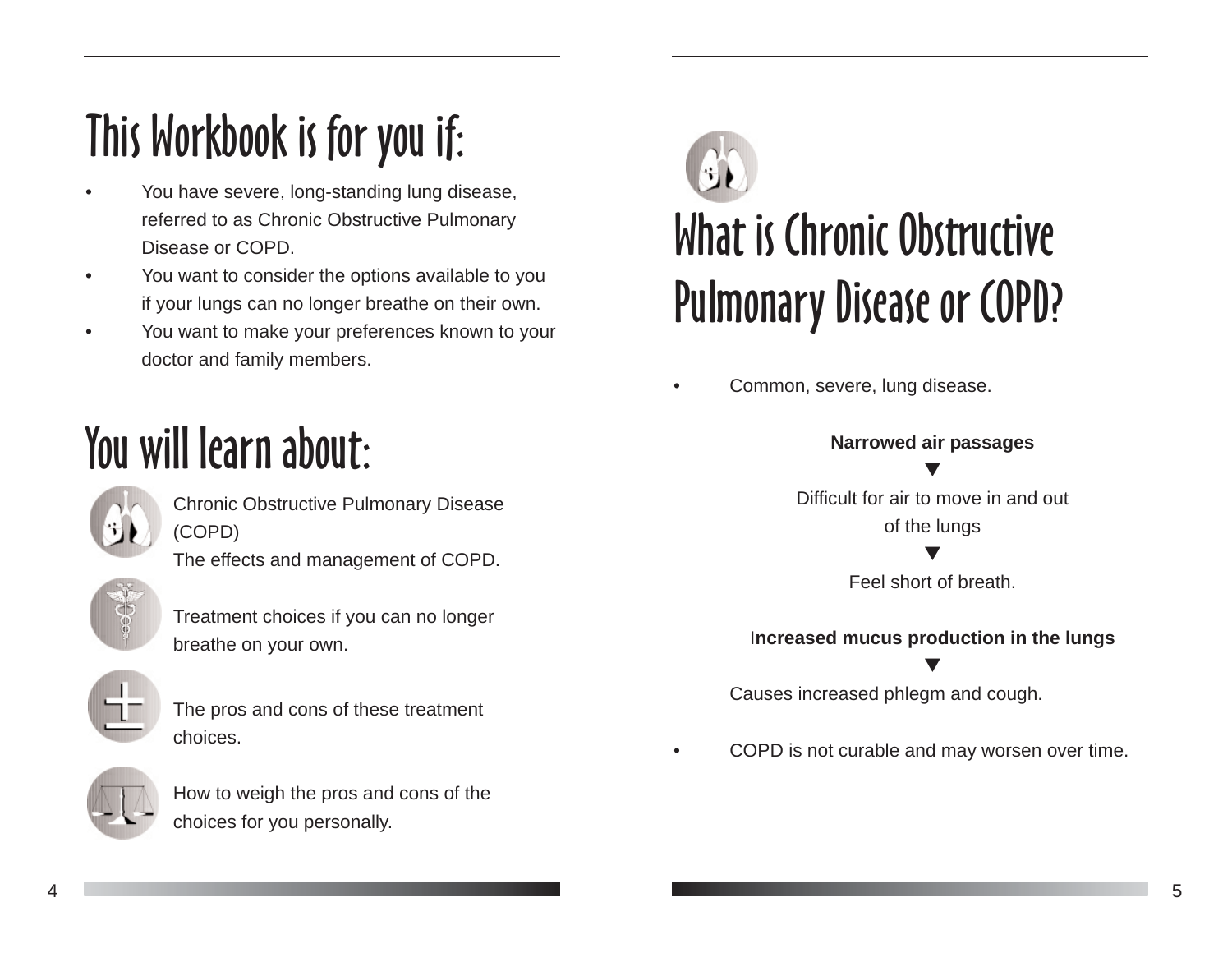## How can COPD affect your life?

Common things that bother people with COPD are listed below.  $1-3$  Please check  $\vee$  all the things that bother you.

#### Breathing

- □ Shortness of breath
- **Q** Coughing
- □ Spitting up phlegm
- **Q** Wheezing
- **Example 1** Frequent chest colds

#### Daily Activity & Lifestyle

 $\Box$  Short of breath when walking or exercising



- $\Box$  Difficulty with daily activities
- $\Box$  Less energy
- $\Box$  Difficulty falling asleep or poor sleep

#### Emotional

- **E** Feeling anxious
- □ Feeling depressed or unable to cope
- □ Feeling irritable or angry
- **Q** Feeling embarrassed

#### Social

- $\Box$  Unable to participate in social activities
- **E** Feeling isolated
- □ Change in financial situation

#### **Thinking**

- Difficulty concentrating
- **Q** Forgetfulness

#### Others…

Are there other effects that COPD has had on your life that you are aware of?



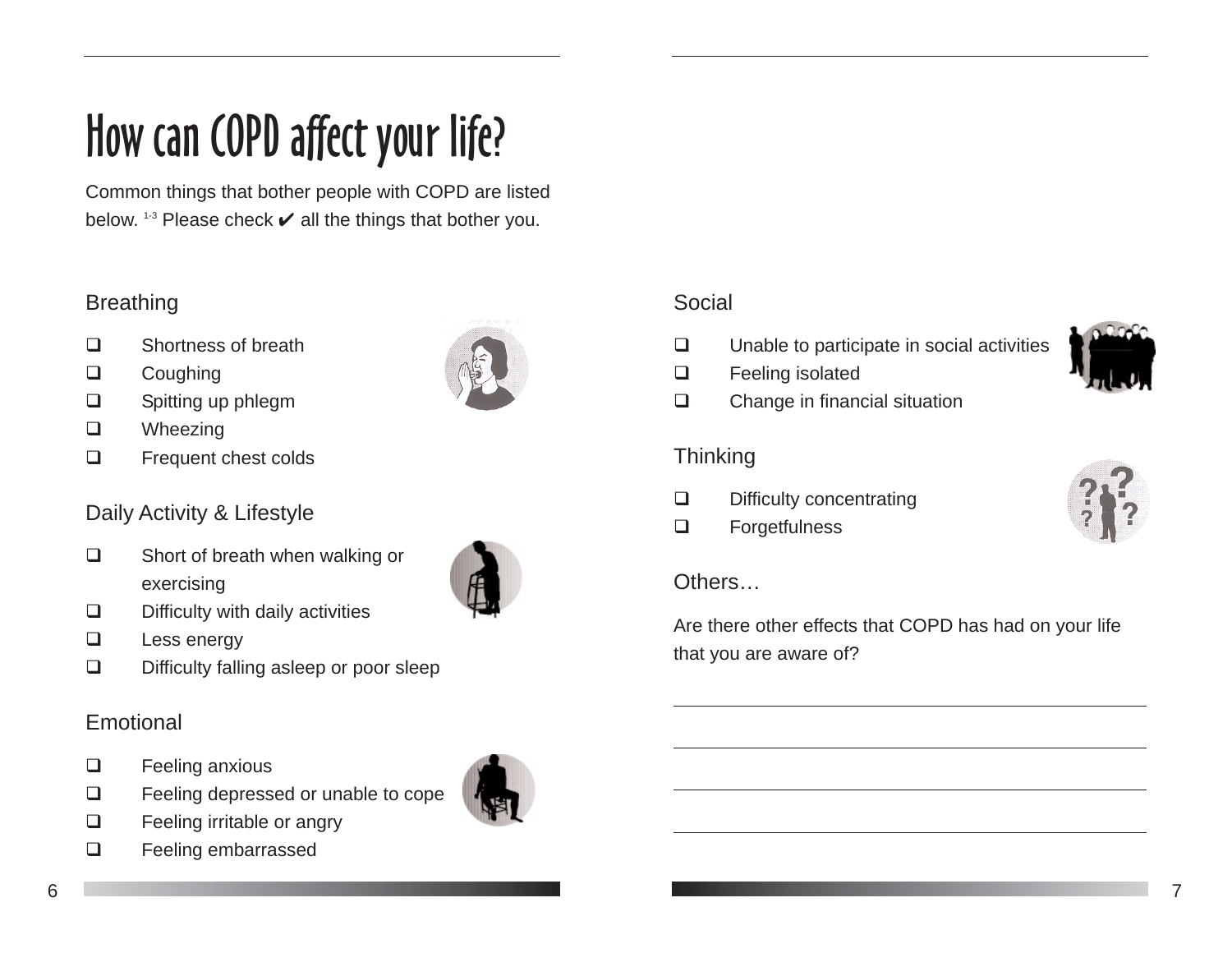## Managing your COPD

Some of the things that people do to manage COPD are listed below. Please  $\checkmark$  those you have used in the past year:

#### **Breathing**

#### **Medications:**

To open airways and decrease symptoms:

 $\Box$  Bronchodilators – inhalers or pills.

 $\Box$  Steroids – to reduce inflammation and

swelling in the airways, pills or inhalers.

- For chest colds:
- $\Box$  Antibiotics to fight chest colds.
- $\Box$  Immunizations to prevent flu and pneumonia.



To improve length of life and breathlessness:

 $\Box$  Oxygen – to raise oxygen levels in the blood.

#### **Others:**

**Not smoking.** 



#### Daily Activity & Lifestyle

- $\Box$  Do activities more slowly.
- $\Box$  Reduce number of activities.
- $\Box$  Change the type of activities you do.
- Do regular exercise.
- $\Box$  Avoid triggers which make your breathing worse.
- $\Box$  Eat nutritiously.
- $\Box$  Ask for and accept outside help.

#### Emotional

- $\Box$  Talk about feelings.
- □ Learn relaxation exercises.
- **Q** Pray or seek spiritual support.
- $\Box$  Take things one day at a time.

#### **Others**

Are there other things that you do to manage or cope with your COPD?

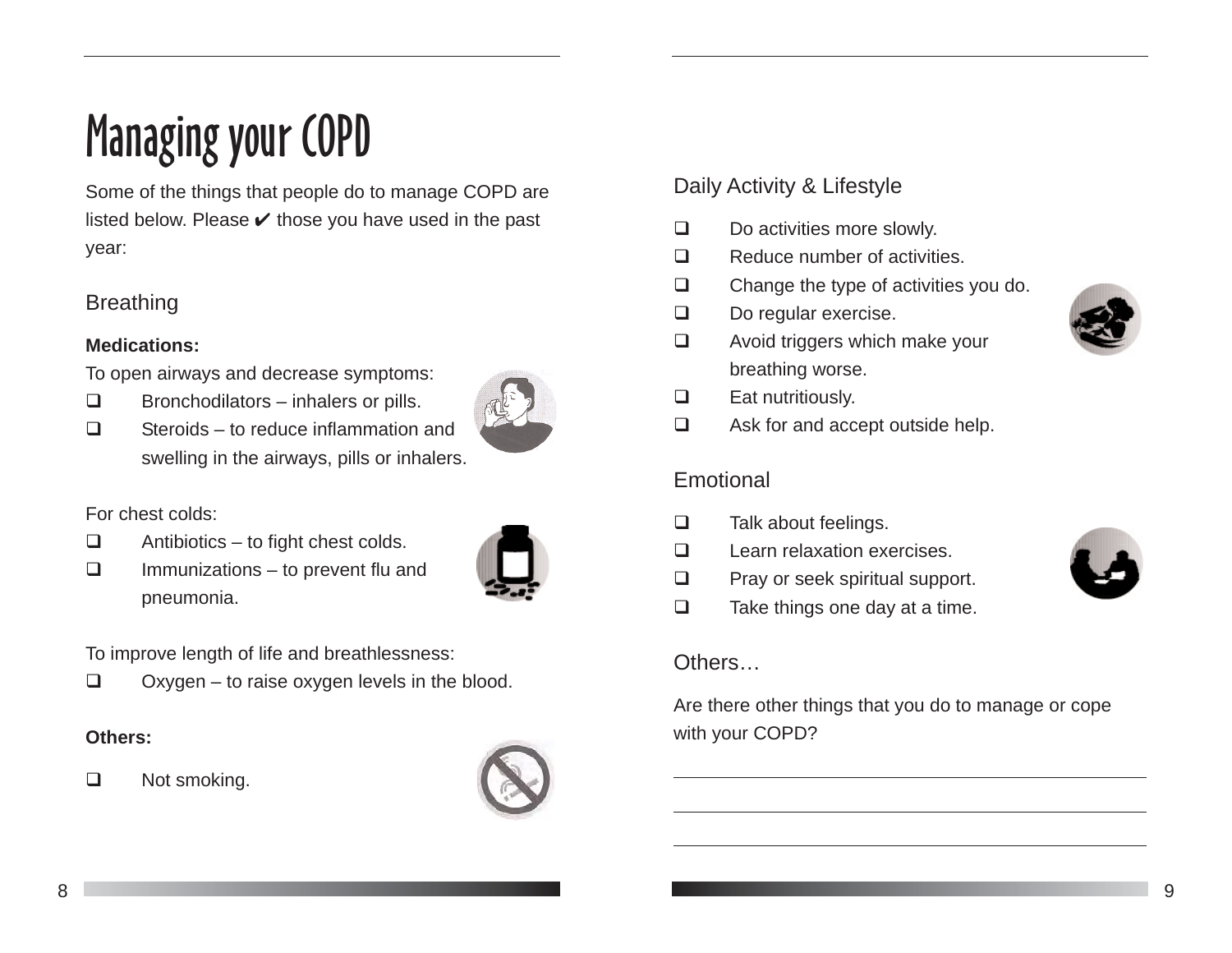## When COPD gets worse...

- As time goes by, you may have more and more trouble breathing.
- Common cold or pneumonia may cause sudden worsening, requiring treatment in hospital.

Treatment in hospital may include:

- Bronchodilators, steroids and antibiotics.
- Pain relievers to ease shortness of breath.



- Oxygen breathed in through a mask.
- A "BiPap" machine, which pushes air into your lungs through a face mask to help you breathe.
- Emotional support and information.

## Treatment Choices

If these treatments are not effective, and you can no longer breathe on your own, it will be necessary to decide whether:

1) To receive intensive care with intubation and mechanical ventilation



2) To receive supportive end-of-life care



The next pages will describe these treatment choices...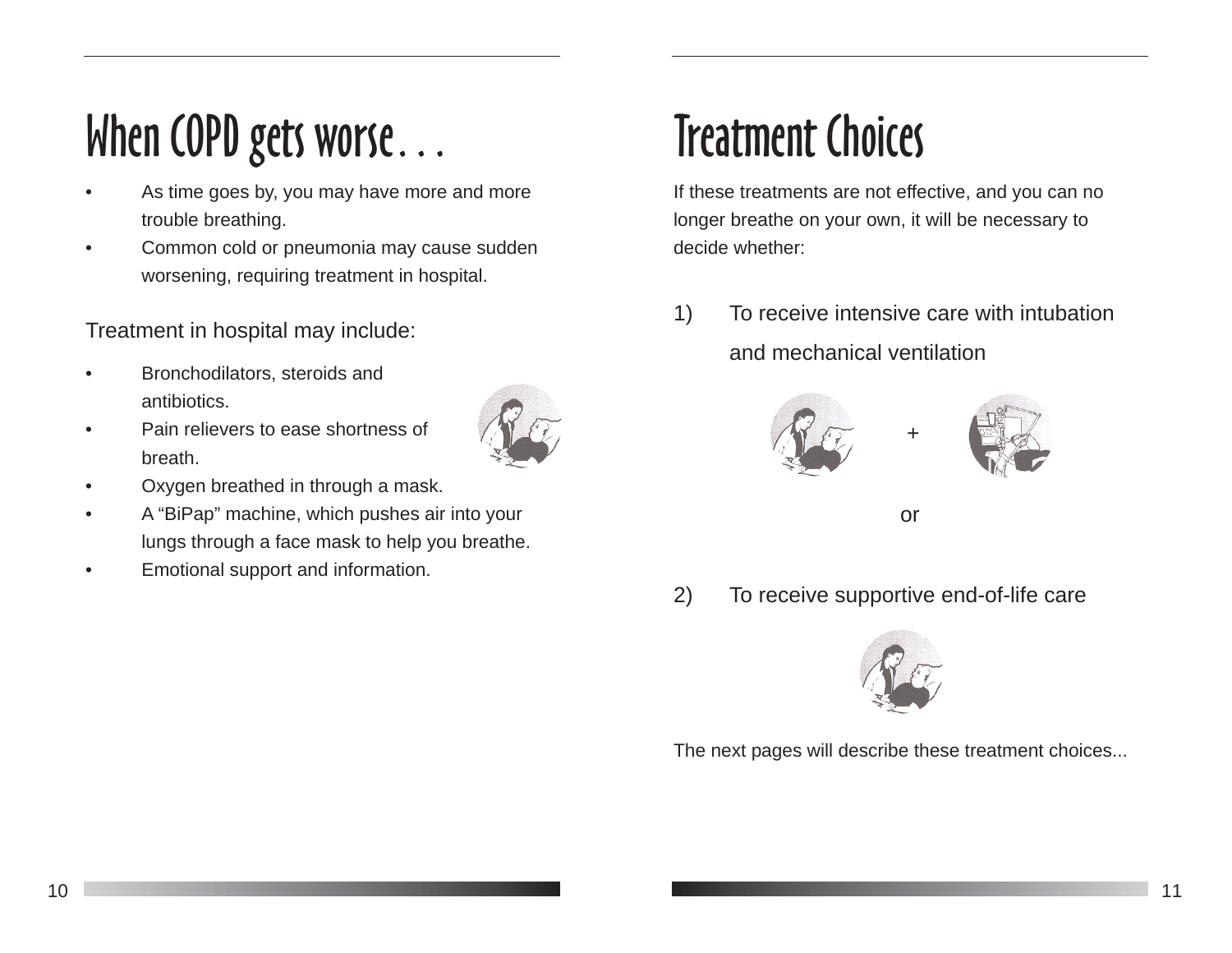

## Intensive care with intubation and mechanical ventilation

#### What?

- Tube passed through the mouth, into the windpipe.
- Tube connected to a ventilator, air is pushed into your lungs.
- Frequent tests done.
- Includes medications for comfort care.
- Goal to control symptoms and improve chances of survival.

#### Where?

Intensive Care Unit in the hospital.



## Pros of intensive care with intubation and mechanical ventilation

May relieve breathlessness:

• Increases oxygen in the blood.

May prevent immediate death:

• **70 out of 100** patients will come off the ventilator and leave the hospital<sup>4-14</sup>.

May lengthen life by a year or more:

• **30 out of 100** patients will come off the ventilator and survive to 1 year<sup>5-10,12-14</sup>.



00000000 00000000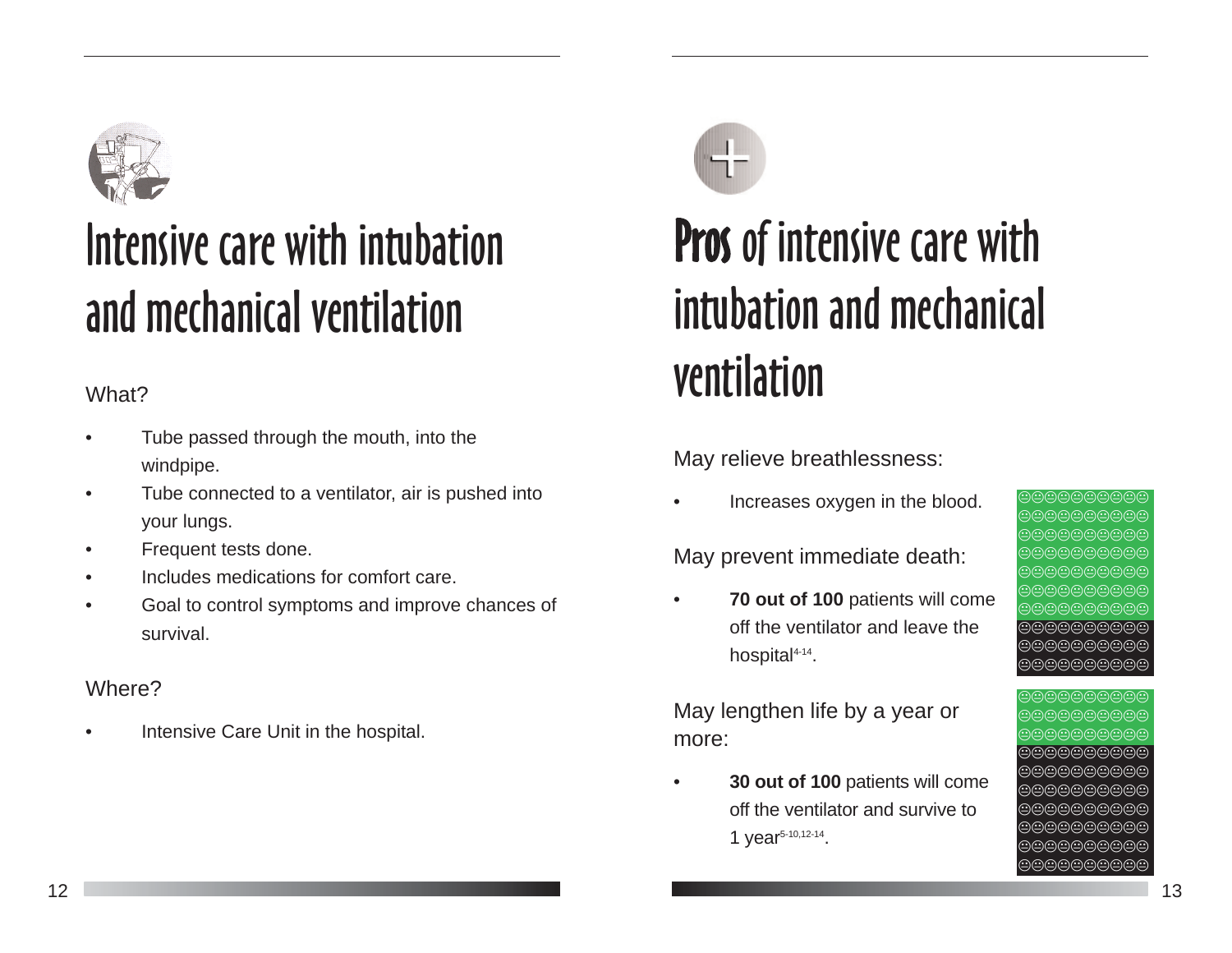# Cons of intensive care with intubation and mechanical ventilation

May not be able to come off the ventilator:

.......... ..........

<u>a.a.a.a.a.a.a.</u>

00000000 00000000 00000000 00000000

- **20 out of 100** patients will never come off the ventilator. They will die in hospital<sup>9,14-17</sup>.
- **10 out of 100** patients will come off the ventilator, but they will die before leaving hospital.
- **40 out of 100** patients will come off the ventilator and they will leave the hospital alive, but they will die within one year.



Discomfort of intubation and mechanical ventilation:

- May have anxiety, a gagging feeling and discomfort.
- Movement and activities limited.
- May feel sleepy from medications.
- May have difficulty getting a restful sleep.
- Unable to swallow food or drink fed through a tube that goes into the stomach.
- Unable to talk.

Complications of intubation and mechanical ventilation<sup>"</sup>:

- Risk of lung infections high
- Damage to lungs less frequent
- Damage to the throat less frequent
- Bleeding in the stomach less frequent

#### Other concerns:

- Weaning or coming off the ventilator may cause you to be breathless.
- COPD will be no better, and it could possibly be worse than before intubation and mechanical ventilation.

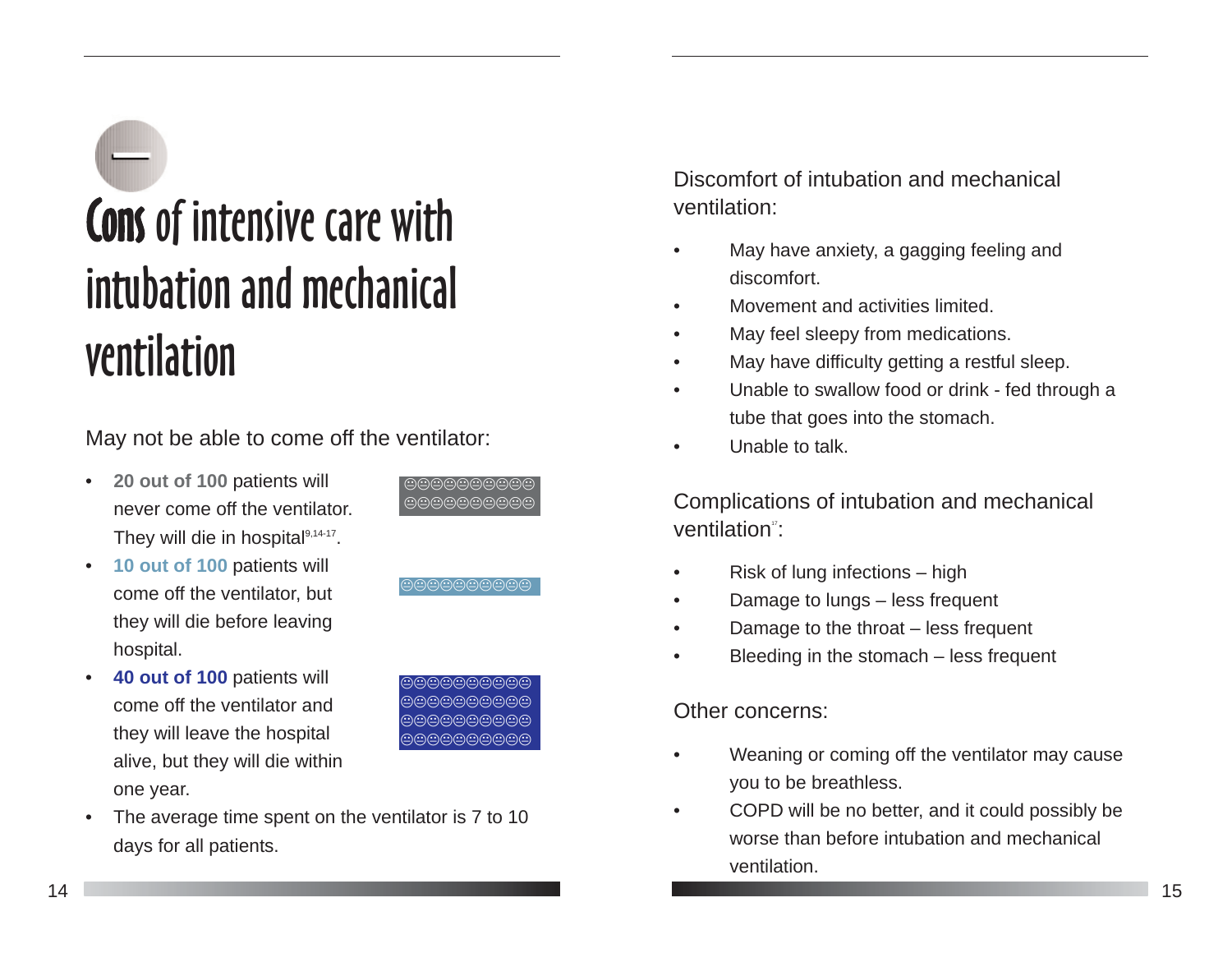## Summary :

What happens to 100 people who choose intubation and mechanical ventilation



• **30 out of 100** patients will come off the ventilator and survive at least 1

year.



00000000

- 
- **40 out of 100** patients will come off



- the ventilator and leave the hospital but they will die within 1 year.
- **10 out of 100**

patients will come off the ventilator but they will die in hospital.

• **20 out of 100** patients will never come off the ventilator and they will die in hospital.



 $\Theta\Theta\Theta\Theta$ 



#### What?

- Goal to control symptoms and suffering.
- Kept comfortable with pain relievers and sedatives.
- Eventually fall into a deep sleep and die.
- Death will likely occur within a short period of time. You have less than a 5% chance of surviving if you choose this option.

#### Where?

- Most likely care is provided in a hospital ward.
- Arrangements sometimes made for care in the home.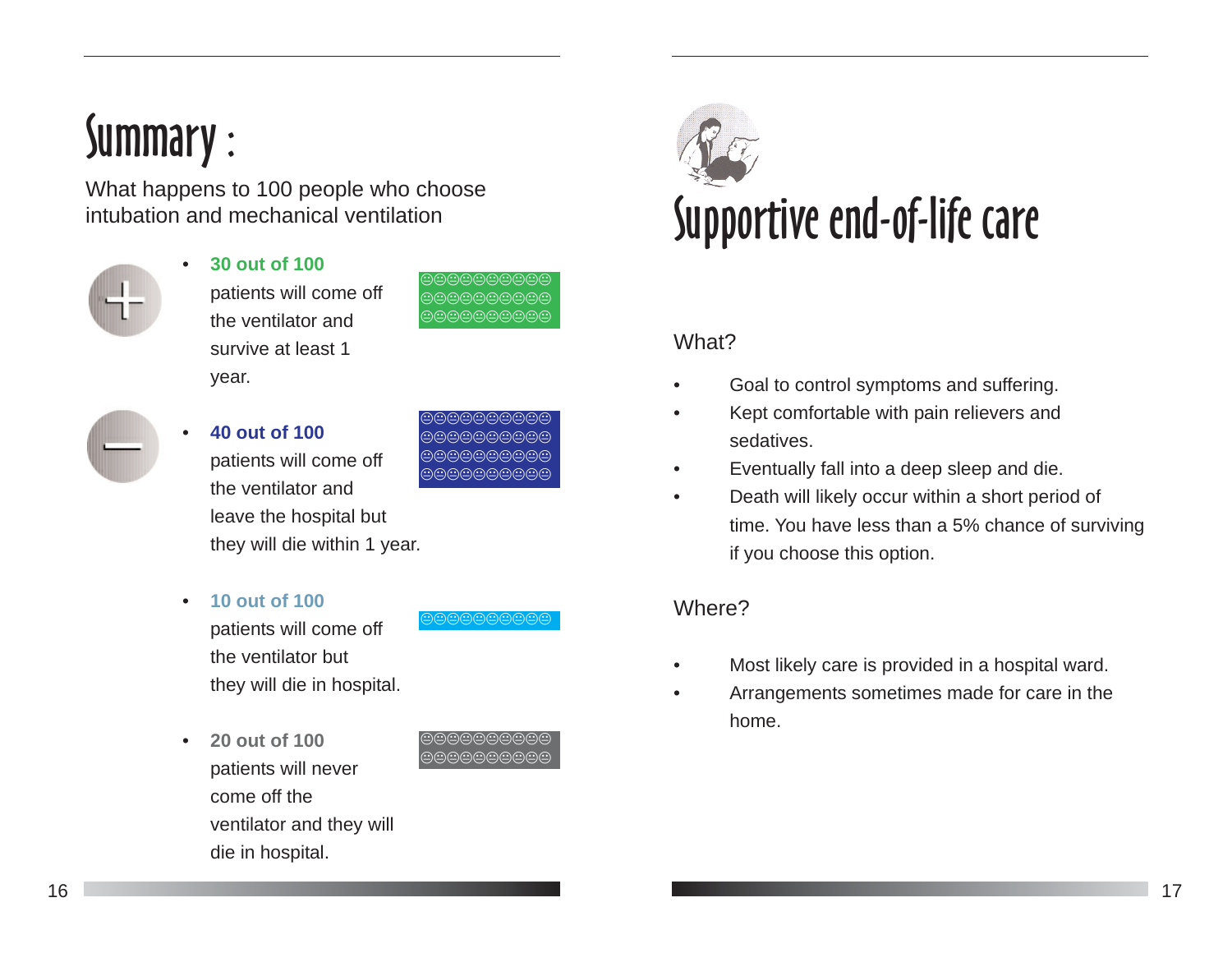# Pros of supportive end-of-life care.

Treatment aimed to relieve shortness of breath, pain, anxiety and fear.

- May receive care in your home.
- Death will occur, but with minimum of discomfort and without complications of tubes, tests and other procedures.

# Cons of supportive end-of-life care

- You may be sleepy.
- Death will likely occur within a short period of time.
- More than **95 out of 100** patients who choose supportive end-of-life care die within a few days.

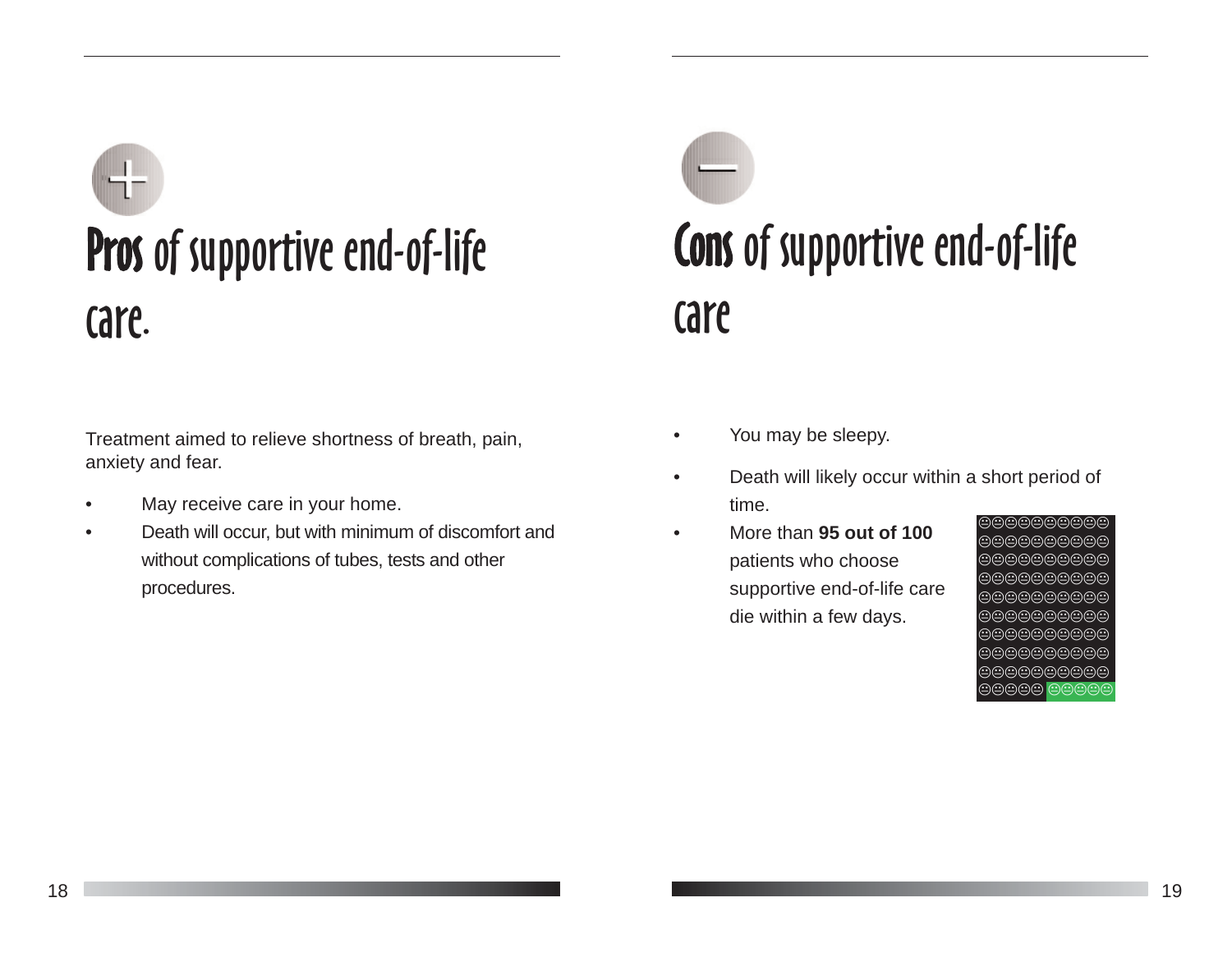## Summary of **Choices**

| Choice |
|--------|
|        |
|        |

**Intensive care with intubation and mechanical ventilation**



#### **Supportive end-of-life care**



#### What's involved

- Comfort care: medications, oxygen, emotional support, etc.
- Tube passed through the mouth, into the windpipe & connected to ventilator.
- Frequent tests done.
- Receive care in ICU.
- Comfort care: medications, oxygen, emotional support, etc.
- Kept comfortable with medications.
- Receive care in hospital or home.
- Eventually fall into a deep sleep and die.

| Pros                                                                                                                                  | Cons                                                                                                                                                                                    |
|---------------------------------------------------------------------------------------------------------------------------------------|-----------------------------------------------------------------------------------------------------------------------------------------------------------------------------------------|
| <b>Prevents immediate</b><br>death.<br>May relieve<br>breathlessness.<br>May lengthen life by a<br>year or more.                      | May not be able to<br>come off the ventilator.<br><b>Discomfort</b><br>Complications<br>May be sleepy from<br>medications.<br>COPD will be no better<br>than before & perhaps<br>worse. |
| May relieve<br>breathlessness.<br>May receive care in<br>your home.<br>Death without<br>discomfort from tubes,<br>tests & procedures. | May be sleepy from<br>medications.<br>Death will occur within<br>a short period of time.                                                                                                |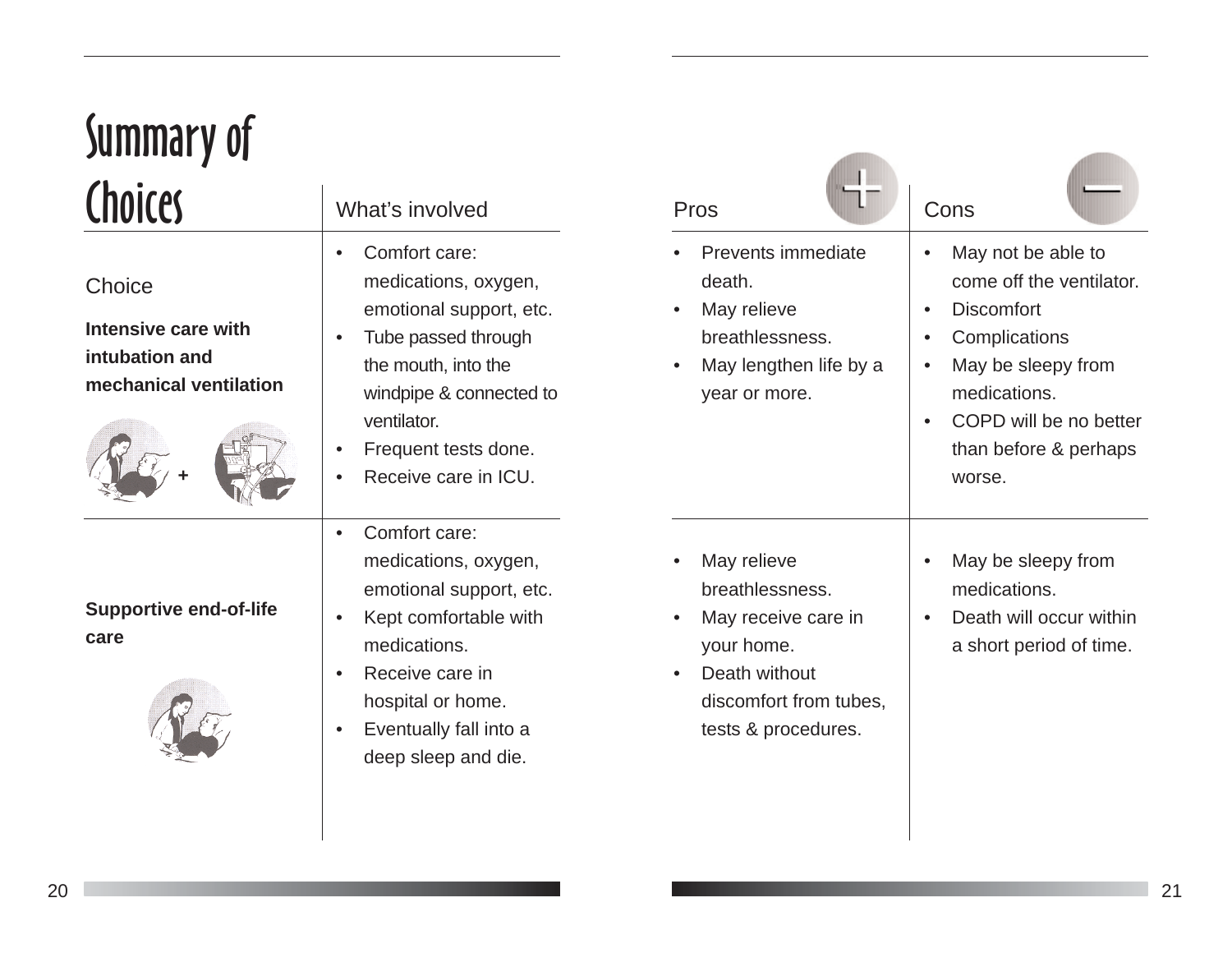## Steps to Making Your Choice 5about Treatment

1. What are the pros and cons of intubation and mechanical ventilation for me?



- 2. How important are each of the pros and cons of the choices to me?
- 

3. What questions do I need to ask or discuss before deciding?



- 4. Who should decide about the treatment choices?
- 5. What is my overall "leaning" about my treatment choices?

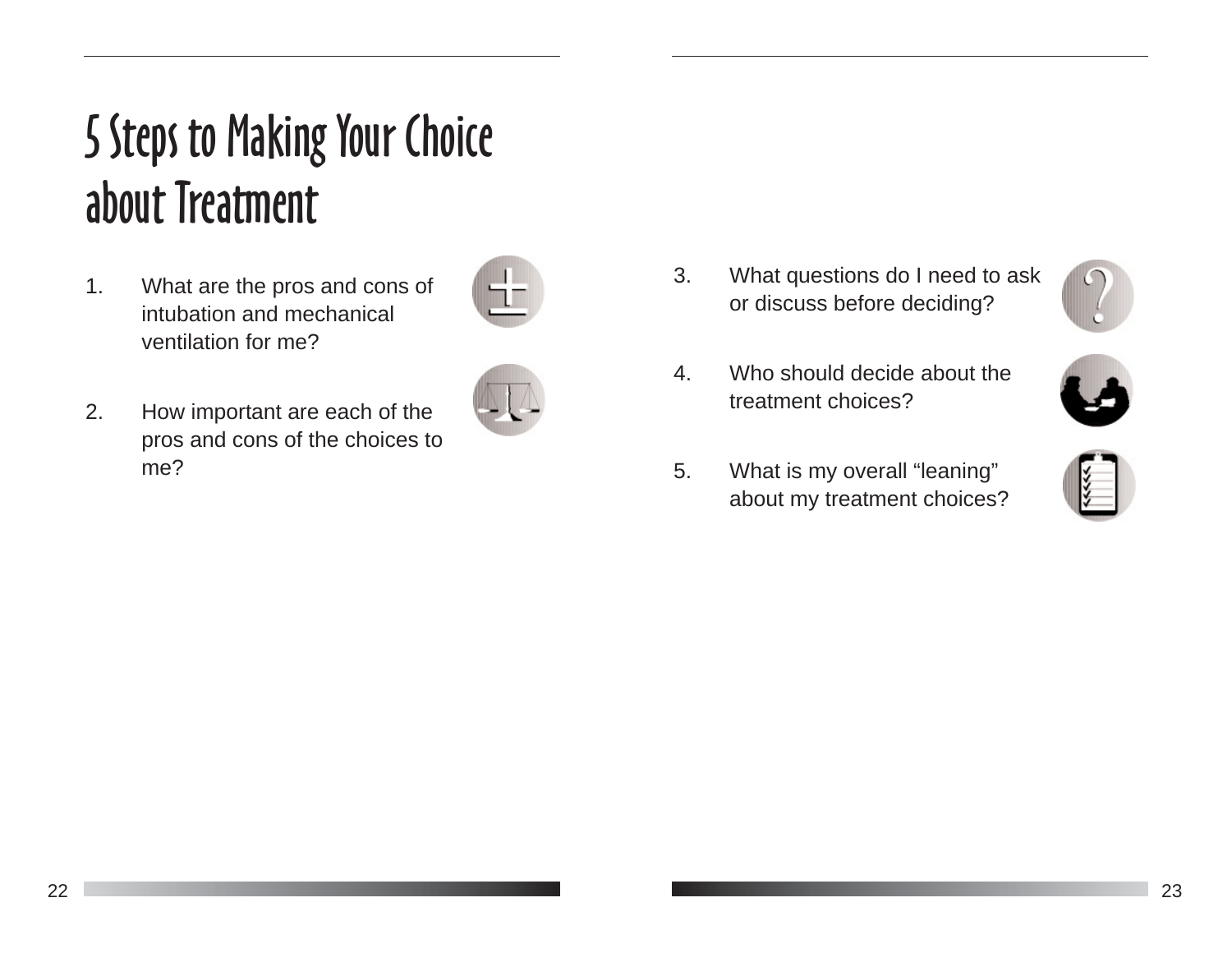#### #1 What can I do to stay healthy? \_\_\_\_\_\_\_\_\_\_\_\_\_\_\_\_\_\_\_\_\_\_\_\_\_\_\_\_\_\_\_\_ \_\_\_\_\_\_\_\_\_\_\_\_\_\_\_\_\_\_\_\_\_\_\_\_\_\_\_\_\_\_\_\_ \_\_\_\_\_\_\_\_\_\_\_\_\_\_\_\_\_\_\_\_\_\_\_\_\_\_\_\_\_\_\_\_ \_\_\_\_\_\_\_\_\_\_\_\_\_\_\_\_\_\_\_\_\_\_\_\_\_\_\_\_\_\_\_\_ Example **Prevents immediate death** afraid to die **May relieve breathlessness** anxious and afraid **May lengthen life by up to a year or more** Son's graduation **Other pros** religious beliefs **May not be able to come off of ventilator Discomfort** concerned about no eating, talking **Complications** lung infections **Other cons** worried about family **1 2 3 5 4** My doctor and I should decide together **My pros and cons Colour my values My questions My leaning Who should decide about this treatment?** ✔ I should decide after considering opinions of others My doctor should decide I'm not sure Intubation & Mechanical **Ventilation** Supportive end-of-life care Unsure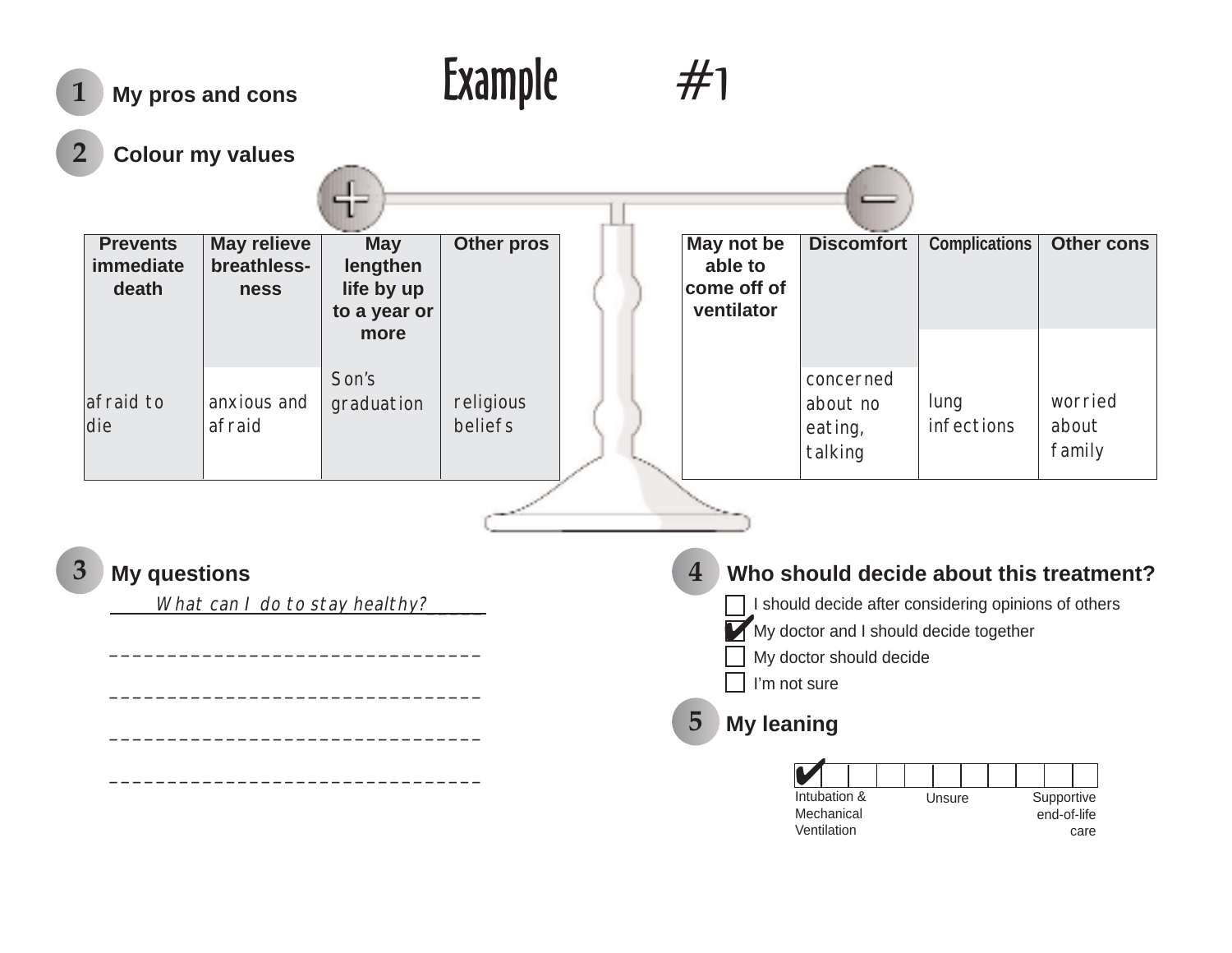#### $#2$ What should I take if my COPD gets worse? How will I be cared for at home? \_\_\_\_\_\_\_\_\_\_\_\_\_\_\_\_\_\_\_\_\_\_\_\_\_\_\_\_\_\_\_\_ **1** My pros and cons **Example 2 3 5 4** ✔ I should decide after considering opinions of others **My pros and cons Colour my values My questions My leaning Who should decide about this treatment?** ✔ My doctor and I should decide together My doctor should decide I'm not sure **Prevents immediate death** accept death **May relieve breathlessness** lived with it a long time **May lengthen life by up to a year or more** settle affairs **Other pros** children want everything done **May not be able to come off of ventilator** don't want to be in ICU for a long time **Discomfort** don't like depending on others **Complications** infections and bleeding **Other cons** quality of life important

\_\_\_\_\_\_\_\_\_\_\_\_\_\_\_\_\_\_\_\_\_\_\_\_\_\_\_\_\_\_\_\_

| Intubation & |  | Unsure |  |  |  | Supportive |             |  |
|--------------|--|--------|--|--|--|------------|-------------|--|
| Mechanical   |  |        |  |  |  |            | end-of-life |  |
| Ventilation  |  |        |  |  |  |            | care        |  |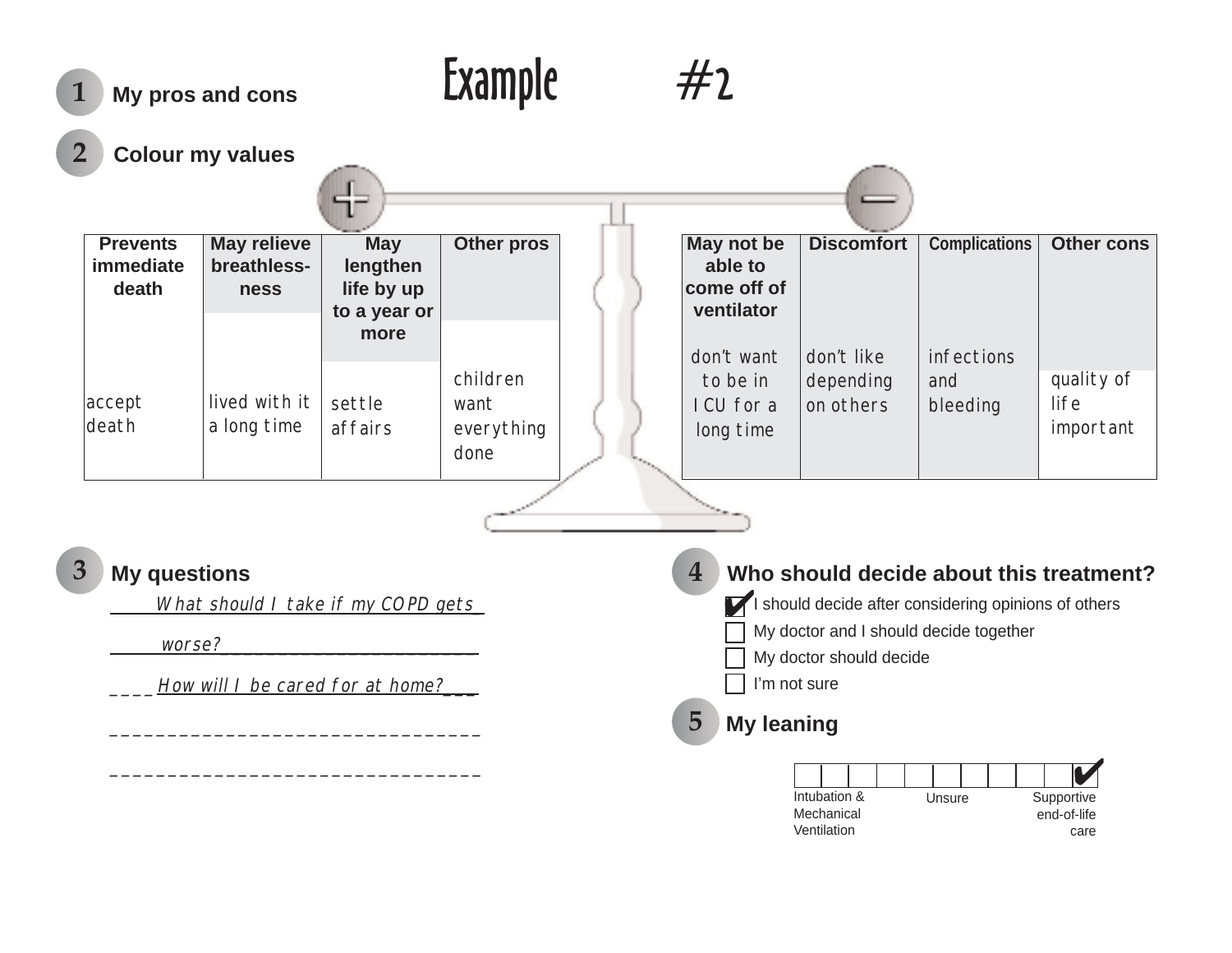## You may be unsure...

After considering the pros and cons, you may still be unsure



- This may be because:
	- You still have questions about treatment
	- You need to discuss treatment options with others
	- You are still not sure what is most important to you in the decision.

It is important to discuss your decision with your family and physician.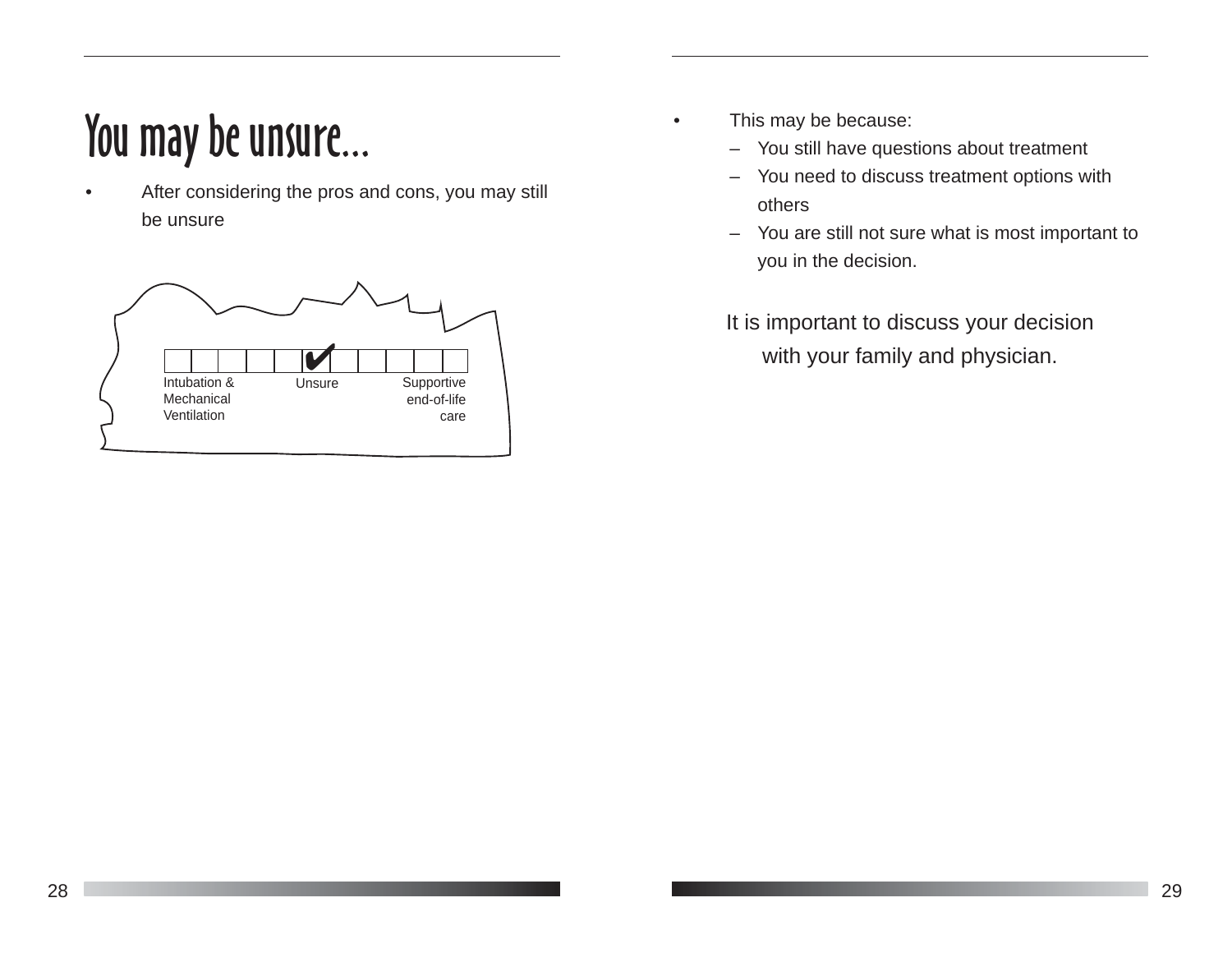## Suggested Readings

#### Diane Bracuk

*Coping with COPD: Managing and Living with Chronic Obstructive Lung Disease.* Toronto: Grosvenor House Press Inc., 1994.

This manual explains what COPD is, how to control its symptoms and what treatments are available. This manual offers positive and practical advice on living and coping with this chronic illness.

#### Madeline H. Barrow & Nancy R. Hull

*To Air is Human: A manual for people with chronic lung disease (COPD).* Atlanta: Pritchett & Hull Associates, Inc., 1995. An easy-to-read guide describing chronic lung disease, its treatment

and how to become an active participant in its management.

#### William Malloy & Virginia Mepham

*Let Me Decide. Toronto: Penquin Books,* 1996.

An easy-to-follow living will written in plain language. It features clear explanations of treatment options, a convenient pull out form, and a completed sample directive.

## Other Contacts:

The Living Wills Registry 93 St. Vincent Street North Stratford, Ontario N5A 6H5

University of Toronto Centre for Bioethics 88 College Street Toronto, Ontario M5G 1L4 (416) 978-2709

The Department of Clinical and Organizational Ethics 613-737-8899, ext. 19338 ethics@ottawahospital.on.ca

Power of Attorney Information The Public Guardian and Trustee 595 Bay Street, Suite 800 Toronto, Ontario M5G 2M6

Ontario Lung Association 201-573 King Street East Toronto, Ontario M5A 4L3 1-800-668-7682

## Scientific Readings

- 1. Guyatt, G.H., Townsend, M., Berman, L.B. & Pugsley, S.O. (1987). *Quality of life in patients with chronic airflow limitation.* British Journal of Diseases of the Chest, 81, 45-54.
- 2. Viramontes, J.L. & O'Brien, B. *(1994). Relationship between symptoms and health related quality of life in chronic lung disease.* Journal of General Internal Medicine, 9, 46-48.
- 3. Anderson, K.L. (1995). *The effect of chronic obstructive pulmonary disease on quality of life.* Research in Nursing and Health, 18, 547-556.
- 4. Martin, T.R., Lewis, S.W. & Albert, R.K. (1982). *The prognosis of patients with chronic obstructive pulmonary disease after hospitalization for acute respiratory failure.* Chest, 82 (3), 310-314.
- 5. Witek, T.J., Schnater, N., Dean, N.L. & Beck, G.J. (1985). *Mechanically assisted ventilation in a community hospital.* Archives of Internal Medicine, 145, 235-239.
- 6. Gillespie, D.J., Marsh, H.M., Divertie, M.B. & Meadows, J.A. (1986). *Clinical outcome of respiratory failure in patients requiring prolonged (>24hours) mechanical ventilation.* Chest, 90 (3), 364-369.
- 7. Kaelin, R.M., Assimacopoulos, A. & Chevrolet, J.C. (1987). *Failure to predict six-month survival in patients with COPD requiring mechanical ventilation by analysis of simple indices.* Chest, 92 (6), 971-978.
- 8. Spicher, J.E. & White, D.P. (1987). *Outcome and function following prolonged mechanical ventilation.* Archives of Internal Medicine, 147, 421-425.
- 9. Menzies, R., Gibbons, W., & Goldberg, P. (1989). *Determinants of weaning and survival among patients with COPD who require mechanical ventilation for acute respiratory failure.* Chest, 95, 398-405.
- 10. Gracey, D., Naessens, J.M., Krishan, I., Marsh, M. (1992). *Hospital and posthospital survival in patients mechanically ventilated for more than 29 days.* Chest, 101 (1), 211-214.
- 11. Rieves, R.D., Bass, D., Carter, R.R., Griffith, J.E., Norman, J.R. (1993). *Severe COPD and acute respiratory failure: Correlates for survival at the time of tracheal intubation.* Chest, 104, 854-860.
- 12. Stauffer, J.L., Fayter, N.A., Graves, B., Cromb, M., Lynch, J.C. & Goebel, P. (1993). **Survival following mechanical ventilation for acute respiratory failure in adult men.** Chest, 104, 1222- 1229.